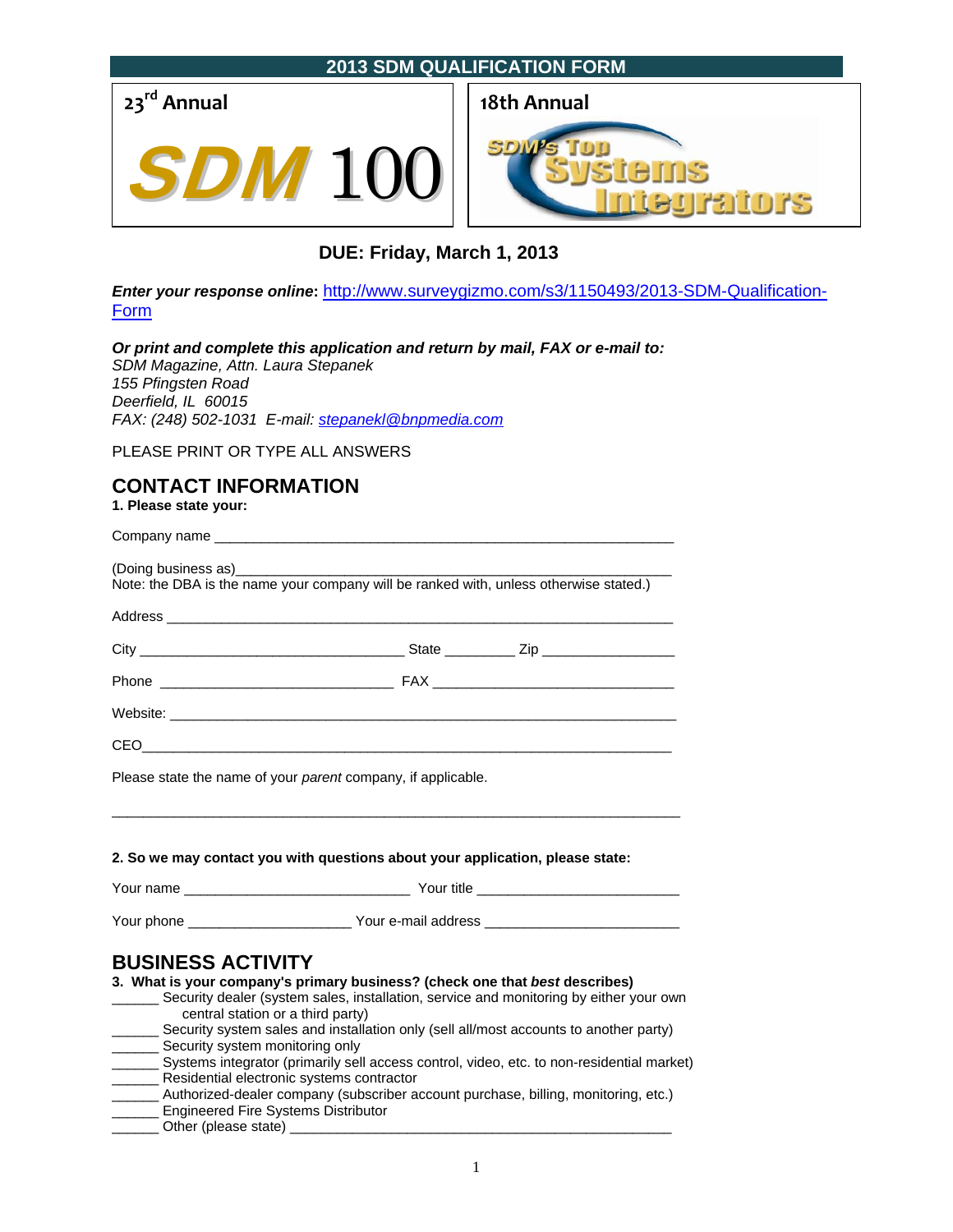**4. What was your company's TOTAL gross revenue in calendar or fiscal year 2012?**  $\$$ 

*Please state full amount, rounding to the nearest dollar, and don't abbreviate. As an example, if revenue was \$3.6M, please enter \$3,589,002.* 

**5. If your company's** *primary* **business is NOT security, then please state what percentage of your company's TOTAL gross revenue in 2012 was security-related.** \_\_\_\_\_\_\_\_\_\_\_\_%

*PLEASE NOTE: To verify your answers, you MUST submit either an audited or reviewed financial statement or a copy of your firm's tax return (only the page that shows total gross receipts), which will be kept confidential. If neither of these documents is available, please complete and return this application with a note stating the expected date on which you will furnish these documents. (You may return this Qualification Form first, if necessary, followed by financial documents later.) NO APPLICATION WILL BE CONSIDERED WITHOUT THIS INFORMATION.*

### **YOUR ANSWER TO QUESTION 6 IS THE NUMBER THAT WILL BE USED TO RANK COMPANIES ON THE TOP SYSTEMS INTEGRATORS REPORT. IF YOUR COMPANY DOES NOT SELL AND/OR INSTALL INTEGRATED SECURITY SYSTEM PROJECTS, THEN SKIP TO QUESTION 7.**

**6. What was your company's total NORTH AMERICAN (not worldwide) revenue in (calendar-year or fiscal-year) 2012 from SECURITY SYSTEMS INTEGRATION PROJECTS?** Integration includes: Solutions such as design, project management, product, installation, programming, start-up, training, and T&M-based service sold directly to an end-user customer or through a tier of contractors. This includes revenue related to security, such as: access control, ID/badging, video surveillance/analytics, intrusion alarms, perimeter security, electronic gate entry, intercom/communications, fire protection, etc. DO NOT INCLUDE revenue from *non-security* products and services such as energy management, process control, IT networks, etc., unless it was an integral part of the total project that also included security. DO NOT INCLUDE revenue from product manufacturing or wholesale distribution.

*PLEASE NOTE: Recurring revenue from services and monitoring when provided to an end-user customer should NOT be included in your answer to question 6, but it should be included in question 7.* 

\$ \_\_\_\_\_\_\_\_\_\_\_\_\_\_\_\_\_\_ North American revenue from SECURITY SYSTEMS INTEGRATION (non-resi)

#### **YOUR ANSWER TO QUESTION 7 IS THE NUMBER THAT WILL BE USED TO RANK COMPANIES ON THE SDM 100. ANSWER THIS QUESTION IF YOU HAVE RMR TO REPORT THAT WASN'T INCLUDED IN QUESTION 6.**

### **7a. What was your firm's Recurring Monthly Revenue (RMR) in both 2011 and 2012?**

RMR is the amount of contractually recurring revenues due from customers in force, as of the end of the year, expressed monthly. For instance, a \$20 per month residential monitoring customer, whether billed quarterly \$60, semi-annually \$120, or annually \$240, is a \$20 RMR customer. Similarly, a \$60 per month commercial customer (which may include monitoring, maintenance, leasing and/or Security-as-a-Service) is a \$60 RMR customer irrespective of their billing cycle. RMR should not include amounts for maintenance if it is billed on a Time and Materials basis, rather than a contractually fixed charge. NOTE: This must be RMR from contracts that your company bills. Do not include RMR from contracts that were sold to others.

- \$ \_\_\_\_\_\_\_\_\_\_\_\_\_ Monthly RMR on December 31, 2011
- \$ \_\_\_\_\_\_\_\_\_\_\_\_\_ Monthly RMR on December 31, 2012
- \$ Net gain or loss (amount on 12/31/12 less amount on 12/31/11)

**7b. In 12/31/12 RMR above, is any amount from non-owned accounts that you monitor/bill for other companies?** [ ] yes [ ] no If yes, how much? \$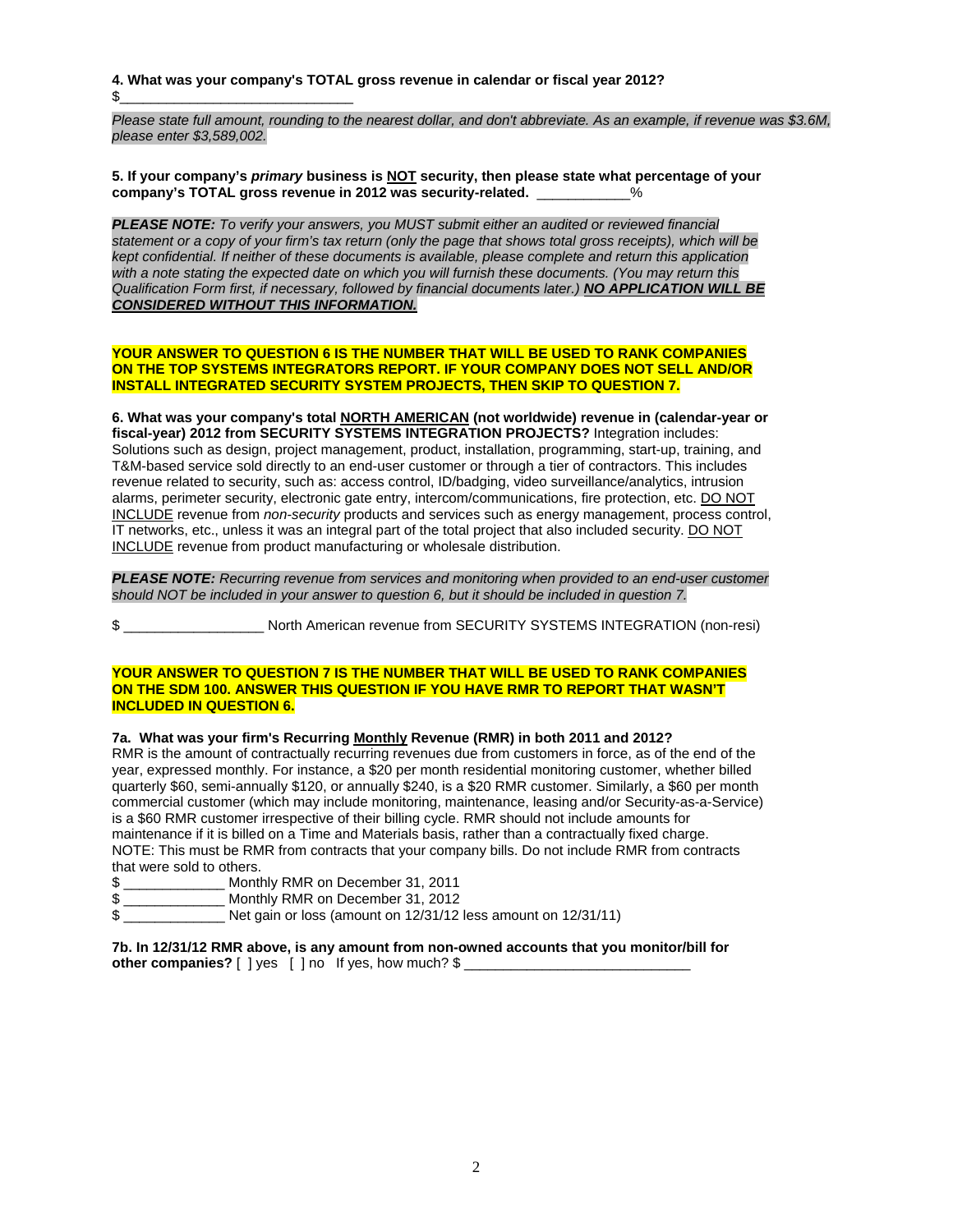| <b>THE FOLLOWING QUESTION PERTAINS TO COMPANIES THAT HAVE CUSTOMERS</b>                                                                |  |
|----------------------------------------------------------------------------------------------------------------------------------------|--|
| (SUBSCRIBERS) UNDER CONTRACT FOR MONITORING AND OTHER RECURRING-REVENUE                                                                |  |
| <b>BASED SERVICES. IF YOU HAVE CUSTOMERS THAT DON'T SUBSCRIBE TO SERVICES THAT</b>                                                     |  |
| <b>PRODUCE RECURRING REVENUE, THEN DO NOT ANSWER THIS QUESTION.</b>                                                                    |  |
| 7c. Please complete the following formula to help indicate customer account activity.<br>Start with: Total customers at year-end 2011: |  |
| ADD customers gained through new sales in 2012:                                                                                        |  |
|                                                                                                                                        |  |
| ADD customers gained through purchase in 2012:                                                                                         |  |
| ADD customers gained through other means in 2012:                                                                                      |  |
| <b>SUBTOTAL:</b>                                                                                                                       |  |
| Now, SUBTRACT customers sold to others in 2012:                                                                                        |  |
| and SUBTRACT customers lost in 2012:                                                                                                   |  |
|                                                                                                                                        |  |

SUBTOTAL: ADD or SUBTRACT other activity affecting customer accounts **BOTTOM LINE: Total customers at year-end 2012: \_\_\_\_\_\_\_\_\_\_\_\_\_\_\_** 

**7d. Of your total RMR customer accounts at year-end 2012, approximately how many were:**  Residential **Residential** Non-residential *PLEASE NOTE: Do not use a percentage for this reply.* 

### **Question 8 below attempts to measure revenue split by various types of services.**

#### **8. If you were to break down your TOTAL 2012 revenue by type of service, approximately what percentage was derived from:**

|      | % Sales/Installation                             |
|------|--------------------------------------------------|
|      | % Service contracts                              |
|      | % Non-contracted service                         |
|      | % Test and inspection                            |
|      | % Equipment leases                               |
|      | % Monitoring                                     |
|      | % Hosted & managed services                      |
|      | % Sales of subscriber contracts to other parties |
|      | % Consulting                                     |
|      | % Risk analysis                                  |
|      | % Other (please state)                           |
| 100% | TOTAL (Total must equal 100% of sales revenue)   |

### **Question 9 below attempts to measure revenue split by various types of products or technologies. In your answer do not include or break-out revenue from non-product-related services you may provide, such as consulting, monitoring, etc.**

**9. If you were to break down your 2012 sales revenue by type of product/technology, approximately what percentage was derived from:** 

|      | % Integrated non-residential systems (including some or all of the technologies     |
|------|-------------------------------------------------------------------------------------|
|      | listed below)                                                                       |
|      | % Integrated residential systems (may include structured wiring, security, lighting |
|      | control, energy management, audio systems, home theater, etc.)                      |
|      | % Access control systems (stand-alone)                                              |
|      | % CCTV – video surveillance systems (stand-alone)                                   |
|      | % Security (intrusion alarm) systems, including residential burg/fire (stand-alone) |
|      | % Fire protection systems, commercial (stand-alone)                                 |
|      | % Intercom and communication systems (stand-alone)                                  |
|      | % Badging systems (stand-alone)                                                     |
|      | % Perimeter/outdoor security and gate controls (stand-alone)                        |
|      | % PERS – Personal Emergency Response Systems and Home Health Systems                |
|      | % IT hardware, software and services as related to security                         |
|      | % Other (please state)                                                              |
| 100% | TOTAL (Total must equal 100% of sales revenue)                                      |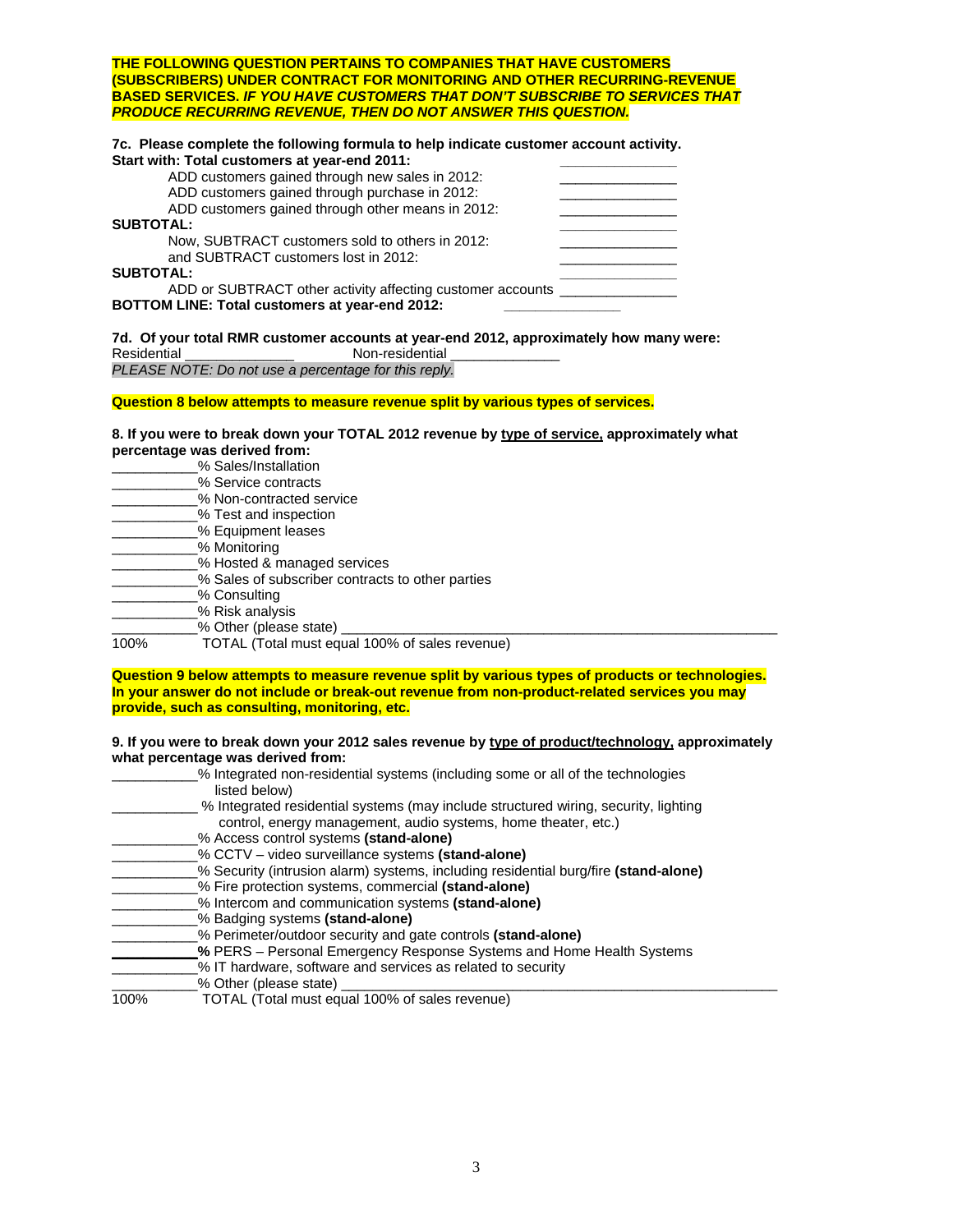**PLEASE NOTE: Your answer to Question 10 will be reported only in aggregate with the other respondents, not individually by company. We would appreciate your participation in collecting and tracking this data.** 

**10. Did your company's net profit margin increase, decrease or stay about the same in 2012 compared with 2011, and by how much?**<br>
[ ] Increased by \_\_\_\_\_\_\_\_\_% [ ] Dec

[ ] Decreased by \_\_\_\_\_\_\_\_ % [ ] Same

**11. Please rank the following non-residential markets (from 1 – 15) in order of those that provided the most significant portion of your 2012 revenue (1 being the greatest, etc.) If your company does not serve non-residential markets, please skip to question 14.** 

| Airports               | Healthcare                          |
|------------------------|-------------------------------------|
| Corporate office space | Hotel / Hospitality                 |
| Correctional           | Industrial                          |
| Education / Campus     | Law Enforcement                     |
| Entertainment / Sports | Retail / Restaurants                |
| Financial / Banking    | Transportation / Distribution       |
| Gaming                 | Utilities / Critical Infrastructure |
| Government             | Other                               |

### **INTERNAL OPERATIONS**

**12. Is your firm (or its parent) publicly traded?** [ ] Yes, trading symbol is \_\_\_\_\_\_\_\_\_\_\_\_ [ ] No

**13a. Including your main office/headquarters, how many business locations does your company operate?** \_\_\_\_\_\_\_\_\_\_\_\_\_\_\_\_\_\_\_\_\_\_

**13b. Where are branch offices located? (list mailing addresses; use a separate sheet if necessary)** 

a.  $\frac{1}{2}$  .  $\frac{1}{2}$  . The set of the set of the set of the set of the set of the set of the set of the set of the set of the set of the set of the set of the set of the set of the set of the set of the set of the set  $b.$  $c.$   $\overline{\phantom{a}}$ 

**14a. Do you operate your own central station?** [ ] Yes [ ] No **14b.** If yes, please estimate how much you spent in equipment purchases for your central station in 2011? (Include cost for items such as receivers, software, computers, etc.) \$ \_\_\_\_\_\_\_\_\_\_\_\_

**15a. How many RESIDENTIAL systems did your company install in 2012?** \_\_\_\_\_\_\_\_\_\_\_ **15b. Please estimate the total sales (***non-recurring***) revenue for residential system installations in 2012:** \$ \_\_\_\_\_\_\_\_\_\_\_\_\_\_\_\_\_\_\_

**16a. How many NON-RESIDENTIAL systems did your company install, or integrated system projects did your company start in 2012?** \_\_\_\_\_\_\_\_\_\_\_ **16b. Please estimate the total sales (***non-recurring***) revenue for non-residential system**  installations/projects in 2012: \$

*PLEASE NOTE: A "new installation/project" is defined as an installation/project for a client that your firm previously did not have as a client, or a brand-new site for an existing client or a completely brand-new*  installation/project for an existing customer at an existing site. Under "new installations/projects," do not *count add-ons for the same "system."*

**17a. In terms of revenue, what was the LARGEST security project or system installation your company started in 2012?** \$\_\_\_\_\_\_\_\_\_\_\_\_\_\_

**17b. In terms of revenue, what was the SMALLEST security project or system installation your company started in 2012?** \$\_\_\_\_\_\_\_\_\_\_\_\_\_\_

**18. Approximately what percentage of your projects were funded by Homeland Security dollars?**  $\overline{\phantom{a}^2}$ 

**19. Please describe a recent project or installation that you feel demonstrates your firm's capabilities and staff talents well:**

\_\_\_\_\_\_\_\_\_\_\_\_\_\_\_\_\_\_\_\_\_\_\_\_\_\_\_\_\_\_\_\_\_\_\_\_\_\_\_\_\_\_\_\_\_\_\_\_\_\_\_\_\_\_\_\_\_\_\_\_\_\_\_\_\_\_\_\_\_\_\_\_\_ \_\_\_\_\_\_\_\_\_\_\_\_\_\_\_\_\_\_\_\_\_\_\_\_\_\_\_\_\_\_\_\_\_\_\_\_\_\_\_\_\_\_\_\_\_\_\_\_\_\_\_\_\_\_\_\_\_\_\_\_\_\_\_\_\_\_\_\_\_\_\_\_\_

\_\_\_\_\_\_\_\_\_\_\_\_\_\_\_\_\_\_\_\_\_\_\_\_\_\_\_\_\_\_\_\_\_\_\_\_\_\_\_\_\_\_\_\_\_\_\_\_\_\_\_\_\_\_\_\_\_\_\_\_\_\_\_\_\_\_\_\_\_\_\_\_\_ Note: If high-resolution project photos are available, please feel free to submit one or two for possible publication.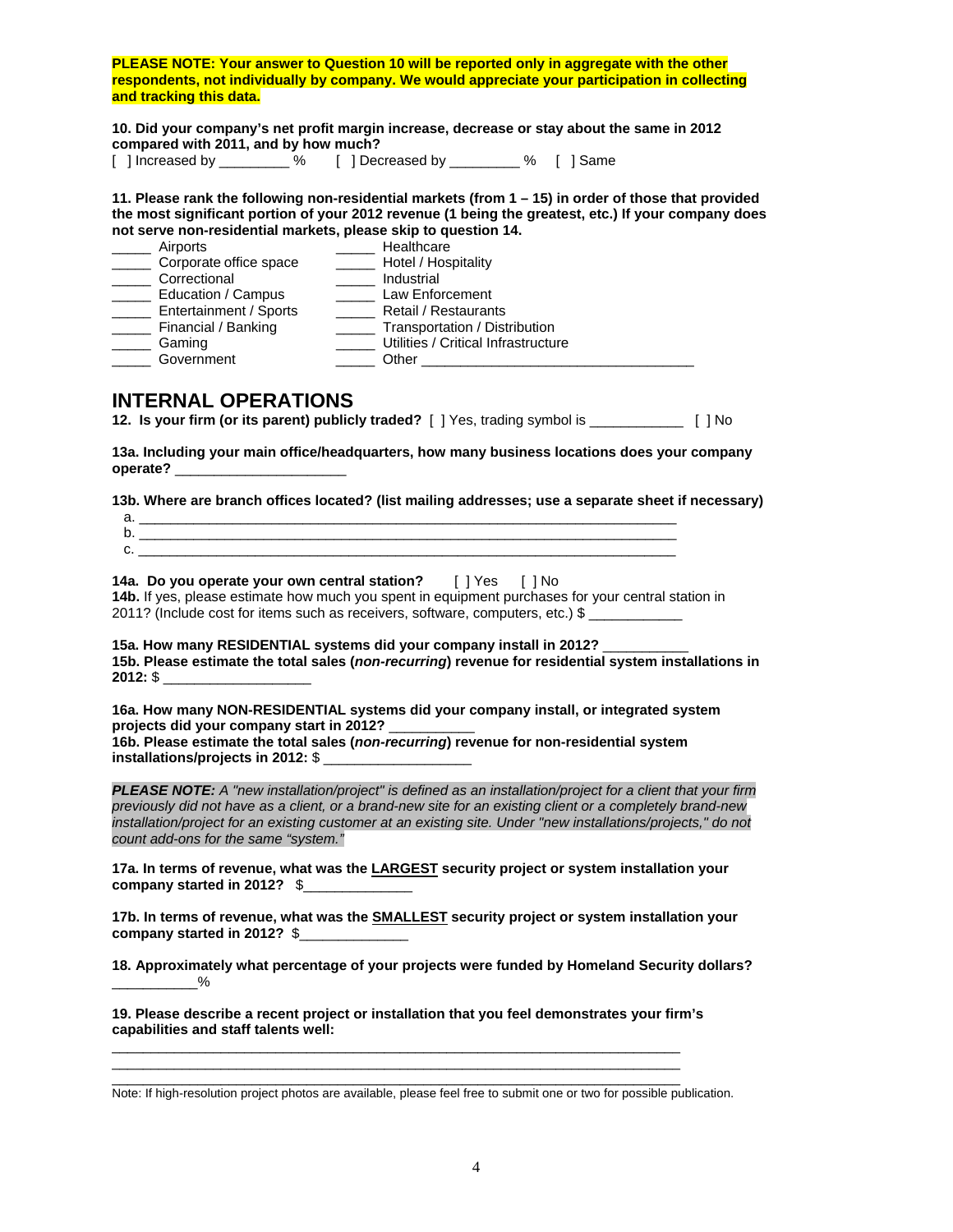**20. What percentage of projects sold in 2012 incorporated IP-based technology?**  [ ] zero [ ] 1% - 25% [ ] 26% - 50% [ ] 51% - 75% [ ] 76% - 100%

**21a. Do you participate in an authorized dealer program (i.e., ADT, First Alert, Guardian etc.) as an authorized dealer?** 

[ ] Not sure

**21b. If yes, which one(s)?** \_\_\_\_\_\_\_\_\_\_\_\_\_\_\_\_\_\_\_\_\_\_\_\_\_\_\_\_\_\_\_\_\_\_\_\_\_\_\_\_\_\_\_\_\_\_\_\_\_\_\_\_\_\_\_\_\_\_

**22. How many people does your company currently employ in North America? (Please state only those employees in the security and life-safety business; do not include non-security-related businesses.)** 

|                                | Full-time | Part-time |
|--------------------------------|-----------|-----------|
| Executive management           |           |           |
| General management             |           |           |
| Sales/marketing                |           |           |
| Project management             |           |           |
| Engineering/design             |           |           |
| IT (information/network tech.) |           |           |
| Installation                   |           |           |
| <b>Technical service</b>       |           |           |
| Central station                |           |           |
| Customer service               |           |           |
| Administrative support         |           |           |
| Finance/accounting             |           |           |
| Other                          |           |           |
| TOTAL                          |           |           |

### **23. Did your firm purchase any security companies in 2012?**

[ ] Yes; number of companies \_\_\_\_\_ Number of subscriber accounts purchased \_\_\_\_\_ [ ] No

**24. Please list your top three suppliers (both manufacturers and distributors) in order of volume purchased from them (#1 is largest volume).** 

| Manufacturers        | <b>Distributors</b> |
|----------------------|---------------------|
|                      |                     |
| $\sim$<br>$\epsilon$ |                     |
| ົ<br>. ب             |                     |

**25. Who, at your firm, is responsible for making equipment-purchase decisions, and what is their title?** \_\_\_\_\_\_\_\_\_\_\_\_\_\_\_\_\_\_\_\_\_\_\_\_\_\_\_\_\_\_\_\_\_\_\_\_\_\_\_\_\_\_\_\_\_\_\_\_\_\_\_\_\_\_\_\_\_\_\_\_\_\_\_\_

**26. Are you a member of any of the following professional organizations or industry groups?** 

- □ ASIS (chapter and/or national)
- **BICSI**
- CEDIA
- Central Station Alarm Association
- □ Electronic Security Association (national and/or chapters)
- D National Security Integrators
- **D** PSA Security Network
- Security Industry Association
- □ Security-Net
- $\Box$  Others

### **[More questions on next page.]**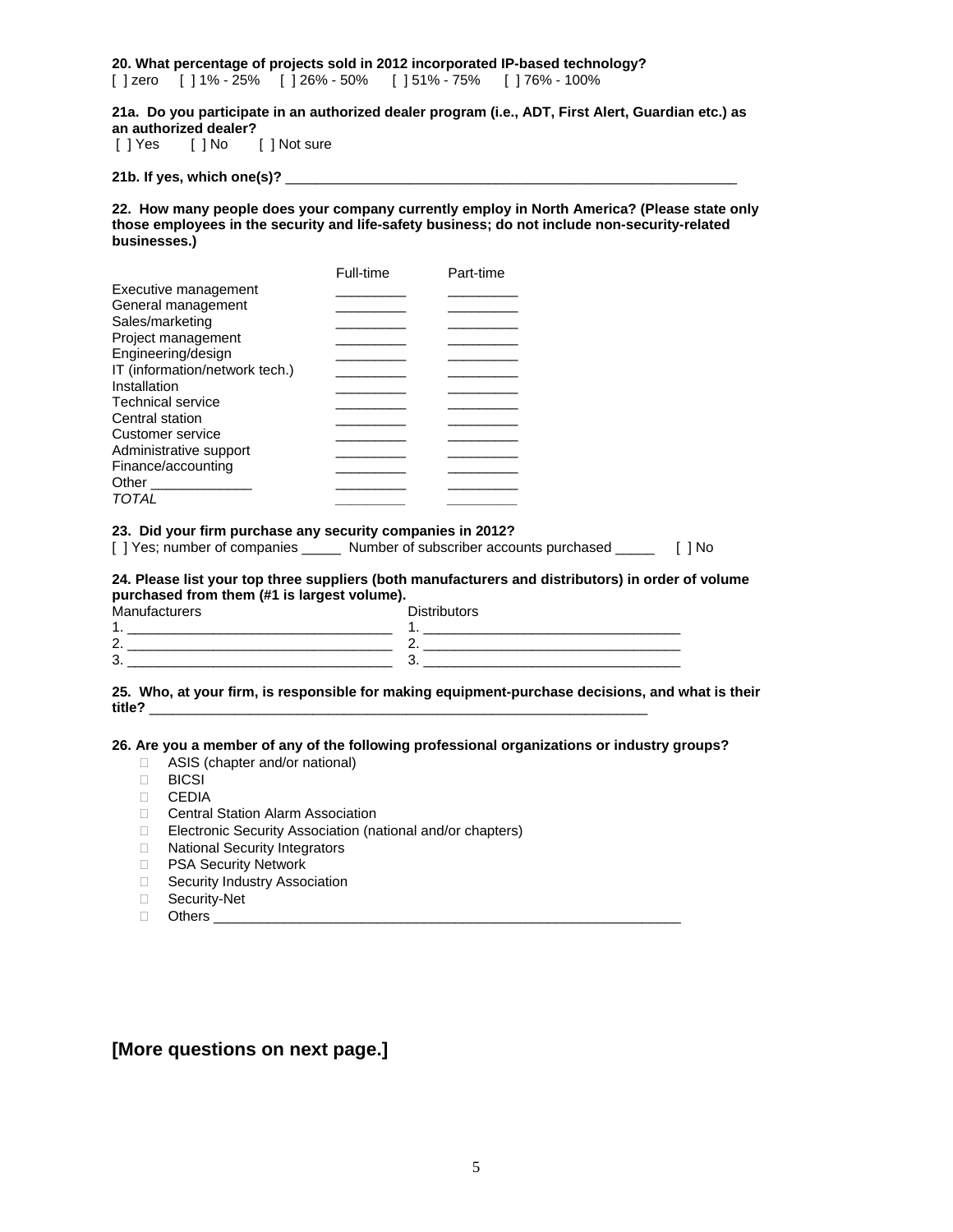### **OUTLOOK & OPINION**

**27. Please describe the market for security system sales and integrated systems projects in 2012 compared with 2011. Was the market strong, average or weak? What segments exhibited the best/worst growth?** 

\_\_\_\_\_\_\_\_\_\_\_\_\_\_\_\_\_\_\_\_\_\_\_\_\_\_\_\_\_\_\_\_\_\_\_\_\_\_\_\_\_\_\_\_\_\_\_\_\_\_\_\_\_\_\_\_\_\_\_\_\_\_\_\_\_\_\_\_\_\_\_\_\_\_

| 28. What was your company's most significant accomplishment in 2012?                                                                                                                                                                                                                                                                                                                                                                                               |  | the control of the control of the control of the control of the control of the control of |  |  |
|--------------------------------------------------------------------------------------------------------------------------------------------------------------------------------------------------------------------------------------------------------------------------------------------------------------------------------------------------------------------------------------------------------------------------------------------------------------------|--|-------------------------------------------------------------------------------------------|--|--|
| 29. How do you expect revenues in 2013 to compare with revenues in 2012?                                                                                                                                                                                                                                                                                                                                                                                           |  |                                                                                           |  |  |
| [] Up by ________% [] Down by ______% [] Stay the same                                                                                                                                                                                                                                                                                                                                                                                                             |  |                                                                                           |  |  |
| 30. Do you think funding for security projects is generally better, worse, or about the same in<br>2013 as it was in 2012?                                                                                                                                                                                                                                                                                                                                         |  |                                                                                           |  |  |
|                                                                                                                                                                                                                                                                                                                                                                                                                                                                    |  |                                                                                           |  |  |
|                                                                                                                                                                                                                                                                                                                                                                                                                                                                    |  |                                                                                           |  |  |
|                                                                                                                                                                                                                                                                                                                                                                                                                                                                    |  |                                                                                           |  |  |
|                                                                                                                                                                                                                                                                                                                                                                                                                                                                    |  |                                                                                           |  |  |
| [] Better [] Worse [] About the same [] Don't know<br>31. Are you seeing demand among your customers for Security-as-a-Service (cloud-based<br>32. Does your company currently offer Security-as-a-Service, such as hosted video, managed<br>access control, or other? [ ] yes [ ] no [ ] not sure<br>The information furnished on this application is accurate to the best of my knowledge, and I am<br>authorized by my company to sign off on this application. |  |                                                                                           |  |  |

**Thank you! Applications are due on Friday, March 1, 2013 (Please see below for optional survey.)** 

# **SDM Optional Survey of RMR**

**Please complete — at your option — a survey on RMR. Your answers will be kept confidential, to be used only in aggregate with the results from other respondents, presented later in 2013 in SDM.** 

**By what percentage did your company increase the recurring revenue rates charged to customers in 2012?** 

- \_\_\_\_\_\_ We did not implement a rate increase in 2012
- Less than  $2.5%$
- Between 2.5% and 5%
- \_\_\_\_\_\_ Between 5% and 7.5%
- More than 7.5%

**Which of the following recurring-revenue-based services does your company offer?** 

- \_\_\_\_\_\_ Hosted access control
- Managed access control
- Hosted video management
- \_\_\_\_\_\_ Hosted video storage
- \_\_\_\_\_\_ Video verification
- \_\_\_\_\_\_ Video monitoring
- \_\_\_\_\_\_ Network monitoring / system health
- \_\_\_\_\_\_ PERS/independent living
- \_\_\_\_\_\_ Environmental controls
- \_\_\_\_\_\_ Fire alarm monitoring
- \_\_\_\_\_\_ Mass notification / emergency response
- \_\_\_\_\_\_ Interactive services
- \_\_\_\_\_\_ GPS services Self-monitoring
- 
- \_\_\_\_\_\_ Energy management (or control)  $\_$  Other  $\_$

6